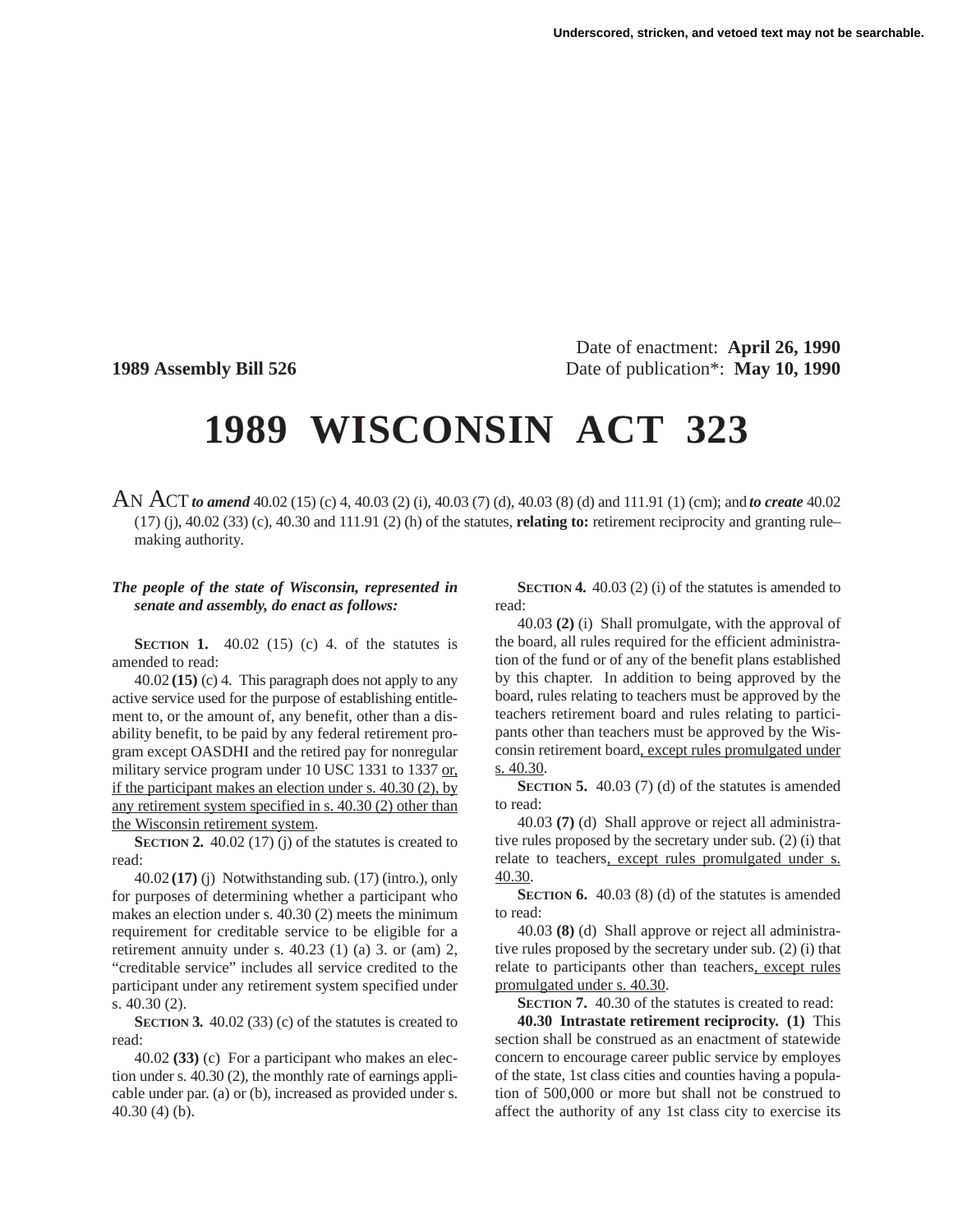power granted under article XI, section 3, of the constitution and chapter 441, laws of 1947, section 31 over any other provisions of any of the retirement systems established by chapter 589, laws of 1921, chapter 423, laws of 1923 or chapter 396, laws of 1937, or to affect the authority of any county having a population of 500,000 or more to exercise its power granted under chapter 405, laws of 1965, over any other provisions of the retirement system established by chapter 201, laws of 1937.

**(2)** Except as provided in sub. (7), any individual who has vested annuity benefit rights under the Wisconsin retirement system or under one of the retirement systems established by chapter 589, laws of 1921, chapter 423, laws of 1923, chapter 201, laws of 1937 or chapter 396, laws of 1937, who subsequently becomes covered by one or more of those other retirement systems, who, on or after the effective date of this subsection .... [revisor inserts date], terminates all employment covered by any of those retirement systems and who applies to have benefits begin within a 60–day period under all of those retirement systems from which the individual is entitled to receive benefits may, on a form provided by and filed with the department, elect to have retirement benefit computations and eligibility under each of those retirement systems determined as provided in this section.

**(3)** The sum of all service credited to the individual under each retirement system specified in sub. (2) shall be used in determining whether the individual has met any vesting period required for retirement benefit eligibility during any subsequent employment covered by any retirement system specified in sub. (2), but shall not be used in determining the amount of the benefit nor in determining credit for military service.

**(4)** The individual's retirement benefits under each retirement system specified in sub. (2) shall be determined as follows:

(a) The benefit formula used for each type of service credited to the individual shall be the benefit formula in effect for that type of service under the respective retirement system on the date on which the individual terminated all employment covered by any retirement system specified in sub. (2).

(b) The final average salary or final average earnings used in the benefit formula computation for each retirement system under par. (a) shall be the individual's final average salary or final average earnings under the respective retirement system, determined in accordance with the provisions of that retirement system based on the earnings covered by that retirement system and on all service permitted under that retirement system to be used in determining the final average salary or final average earnings, increased by the percentage increase in the average of the total wages, as determined under 42 USC 415 (b) (3) (A), between the date on which the individual

## – 2 – **1989 Assembly Bill 526**

terminated all employment covered by that retirement system and the date on which the individual terminated all employment covered by any of those retirement systems.

**(5)** The benefits computed under this section for each retirement system shall be in lieu of any other benefit payable by that retirement system and may not begin before the individual terminates all employment covered by any retirement system specified in sub. (2).

**(6)** The secretary may promulgate rules affecting any retirement system specified in sub. (2) to carry out the purposes of this section.

**(7)** (a) Retirement benefit computations or eligibility may not be determined as provided in this section with respect to service performed by an individual under any retirement system established by chapter 589, laws of 1921, chapter 423, laws of 1923, or chapter 396, laws of 1937, or to service performed by that individual under the Wisconsin retirement system, before the date on which the governing body of the city that established the retirement system under chapter 589, laws of 1921, chapter 423, laws of 1923, or chapter 396, laws of 1937, adopts a resolution approving the application of this section to the retirement benefit computations and eligibility determinations under all of those retirement systems that it has established.

(b) Retirement benefit computations or eligibility may not be determined as provided in this section with respect to service performed by an individual under a retirement system established by chapter 201, laws of 1937, or to service performed by that individual under the Wisconsin retirement system, before the date on which the governing body of the county that established the retirement system under chapter 201, laws of 1937, adopts a resolution approving the application of this section to the retirement benefit computations and eligibility determinations under that retirement system.

(c) A resolution adopted under par. (a) or (b) is irrevocable. Any governing body that adopts a resolution under par. (a) or (b) shall provide the department with a copy of the resolution.

**SECTION 8.** 111.91 (1) (cm) of the statutes, as affected by 1989 Wisconsin Acts 13 and 31, is amended to read:

111.91 **(1)** (cm) Except as provided in sub. (2) (g) and (h) and ss. 40.02 (22) (e) and 40.23 (1) (f) 4., all laws governing the Wisconsin retirement system under ch. 40 and all actions of the employer that are authorized under any such law which apply to nonrepresented individuals employed by the state shall apply to similarly situated employes, unless otherwise specifically provided in a collective bargaining agreement that applies to those employes.

**SECTION 9.** 111.91 (2) (h) of the statutes is created to read: